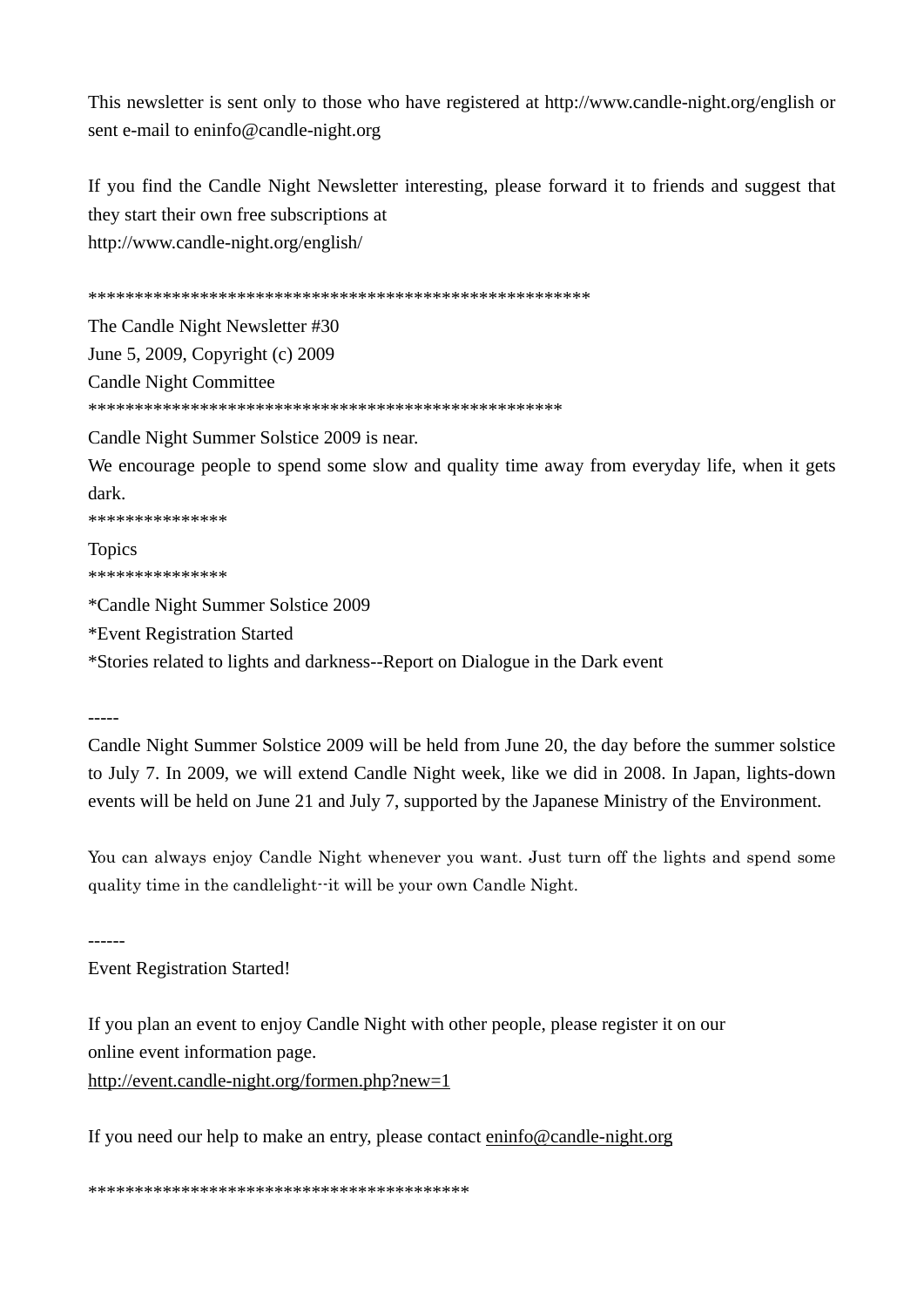Dialogue in the Dark Yuko Kishikami Stories related to candles, fire, lights and darkness

Streetlights, neon signs and moonlight--when it's dark, it takes a while for your sight to adjust, then everything is visible with just some dim lights. Total darkness without any light, when you can't see your hands right in front of your eyes, is totally different. Have you ever been in such utter darkness?

"Dialogue in the Dark" is an entertainment activity to experience total darkness. Darkness and entertainment are two different things--they seem to have nothing in common. However, to experience something different from everyday life is well entertaining.

This initiative started in Germany in 1989 by Dr. Andreas Heinecke. The exhibitions have been held in about 100 cities in 25 countries.

I joined one of the events held in Tokyo last April.

Eight people met in the basement of a modern building at a specific time. Before entering a completely dark room, we were led to a room with dimmed lights to stay for a while. Here, a blind guide explained to us how to move in the utter darkness and how to be cautious.

"In the total darkness, everyone should help each other. Stumbling could lead to a serious accident. Whenever you want to move, you need to announce to others, 'Kishikami is sitting down.' or 'Kisikami is standing up.' You need to identify yourselves by name, because we can't tell who you are in the darkness. Since your voice is the only means of communication, please let others know if you find something by saying, 'Here's a door' or 'Here is an orange.'"

Then, it was our turn to get into the "dark" rooms. I could see nothing. The only thing I could find was the floor. When we got into the first room, I could feel soft fallen leaves that had been placed on the floor. When I dared to extend my hand, I could feel bamboo. I said, "I found bamboo." Others also told what they found in the room. Following the voices, every participant felt the objects others found to confirm for themselves.

We also crossed a log bridge. The guide held my hand, and then I was crouching down to touch the log, sizing up what it was like, and then stepped onto the log. Then it was my turn to guide the next person. I held his hand and led him to the log. Without seeing each other, we talked and used our hands, searching for what was going on. Finally, all of us safely passed the log by using sound and feeling.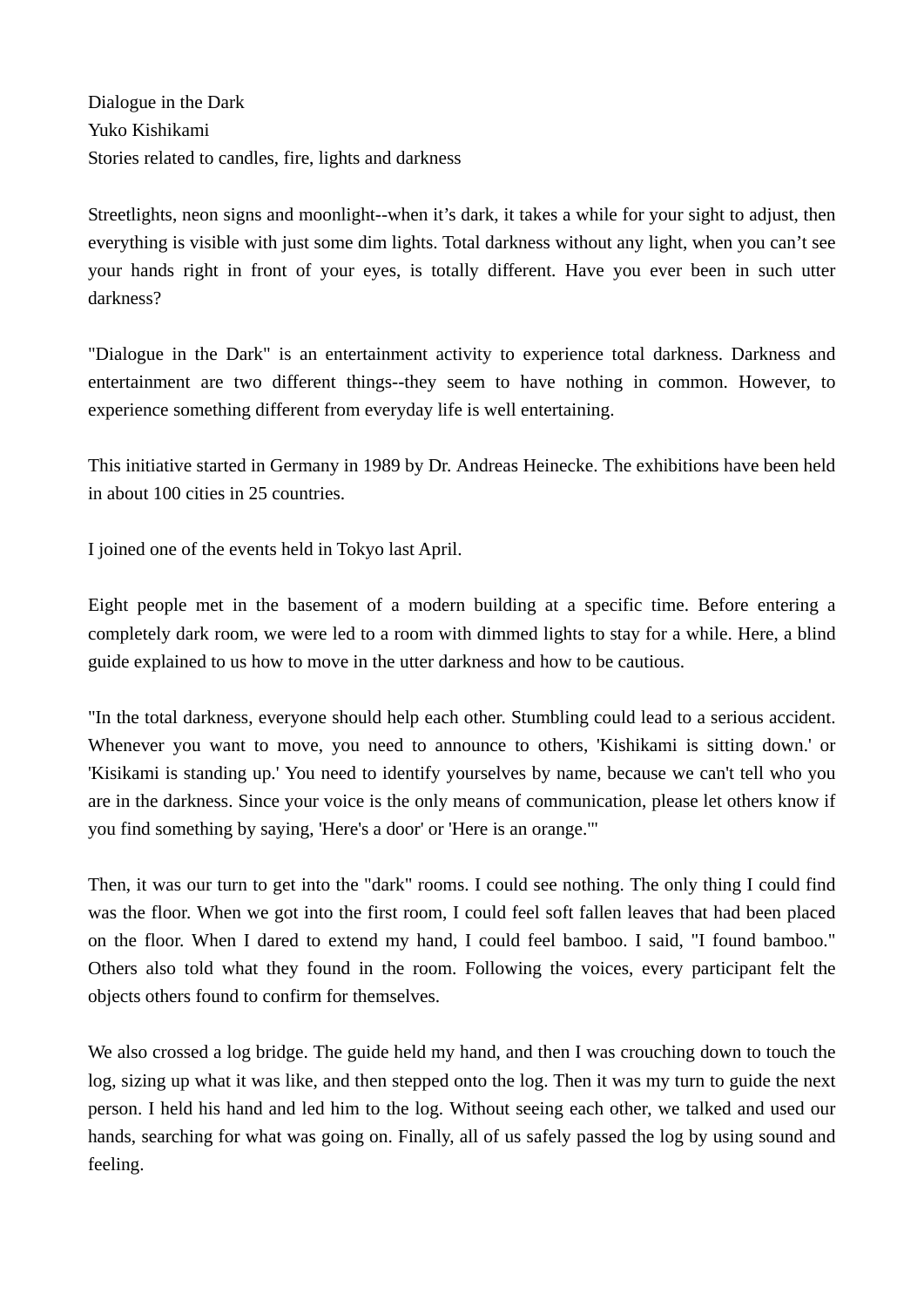Also in the room were herbs that released their good smells. We also enjoyed swings, which was totally different than when we do in the light, with our eyes closed. It was totally a new experience.

In the utter darkness, sound, feeling and smells were important information. Fully using these senses, all the participants who were total strangers, made their way helping each other. Through the event, I found how much the floor tells us--it was more than I had imagined. The blind guide told us that sound information is a lot of fun. "Without eyesight, it is fun to listen to the difference in the sounds. Umbrellas sound different depending on what material they are made of."

The members of the group who first met in the dark room had an image of each other by just their voices during the 90 minute experience. When we came back to the room with lights, we looked at each other to confirm what they were like.

We used our senses to experience how we can gather information around us even in the darkness. I realized why this event has been recognized around the world. It was a new experience for me. I used senses that I didn't have to in the light.

## \*\*\*\*\*\*\*\*\*\*\*\*\*\*\*\*\*\*\*\*\*\*\*\*\*\*\*\*\*\*\*\*\*\*\*\*\*\*\*\*\*\*\*\*\*\*\*\*\*\*\*\*\*\*

We released the 2008 Activity Report on the following URL. Please take a look to see the whole picture of our initiative. http://www.candle-night.org/english/pdf/candle\_report2009\_en.pdf

## \*\*\*\*\*\*\*\*\*\*\*\*\*\*\*\*

# Editor's Note

Calendars do not tell the time and season like what we used to experience in the past. The climate has been changing gradually and its effects are found in many places. The Third Summit of the C40 Large Cities Climate Leadership Group was held on May 18, 2009, to discuss measures to cope with climate change as well as adaptation plans. Often times, members involved in international negotiations have difficulty reaching an agreement, but some cities started to take concrete steps. How about in your city? (YK)

## \*\*\*\*\*\*\*\*\*\*\*\*\*\*\*\*\*

We also invite your local stories, festivals and events related to candles and fires. Please send emails to: eninfo@candle-night.org

## \*\*\*\*\*\*\*\*\*\*\*\*\*\*\*\*

We hope you enjoyed this issue of the Candle Night Newsletter. If you find the Candle Night Newsletter interesting, please forward it to friends and suggest that they start their own free subscriptions at http://www.candle-night.org/english/